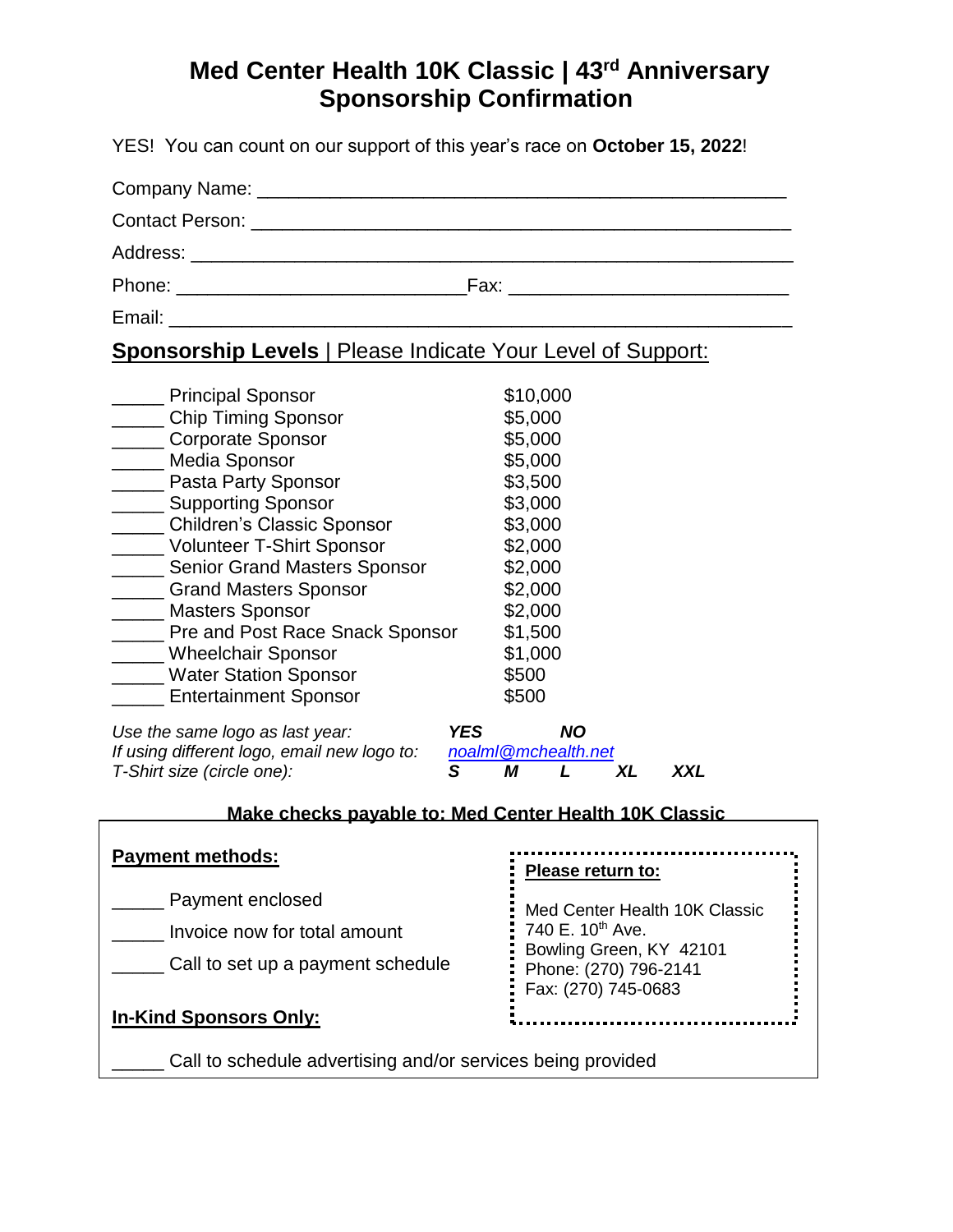### **Principal Sponsor Benefits (\$10,000):**

- Logo on Official Race Brochures
- Logo on Official Race Posters
- Complimentary Entries in any Race Event (10)
- Logo on Official Race t-shirts
- Logo on 10K Classic Race Bibs
- Logo on 10K Official Website
- Logo on television commercial
- Health and Fitness Expo Booth
- Right to use 10K Official Logo
- Logo on Start and Finish Banners

#### **Chip Timing Sponsor Benefits (\$5,000):**

- Logo on Official Race Brochures
- Logo on Official Race Posters
- Complimentary Entries in any Race Event (10)
- Logo on Official Race t-shirts
- Logo on 10K Classic Race Bibs
- Logo on 10K Official Website
- Logo on television commercial
- Health and Fitness Expo Booth
- Right to use 10K Official Logo
- Logo on Start and Finish Banners

#### **Corporate Sponsor Benefits (\$5,000):**

- Logo on Official Race Brochures
- Complimentary Entries in any Race Event (10)
- Logo on Official Race t-shirts
- Logo on 10K Classic Race Bibs
- Logo on 10K Official Website
- Logo on television commercial
- Right to use 10K Official Logo
- Logo on Start and Finish Banners

#### **Media Sponsor Benefits (\$5,000):**

- Logo on Official Race Brochures
- Complimentary Entries in any Race Event (10)
- Logo on Official Race t-shirts
- Logo on 10K Classic Race Bibs
- Logo on 10K Official Website
- Right to use 10K Official Logo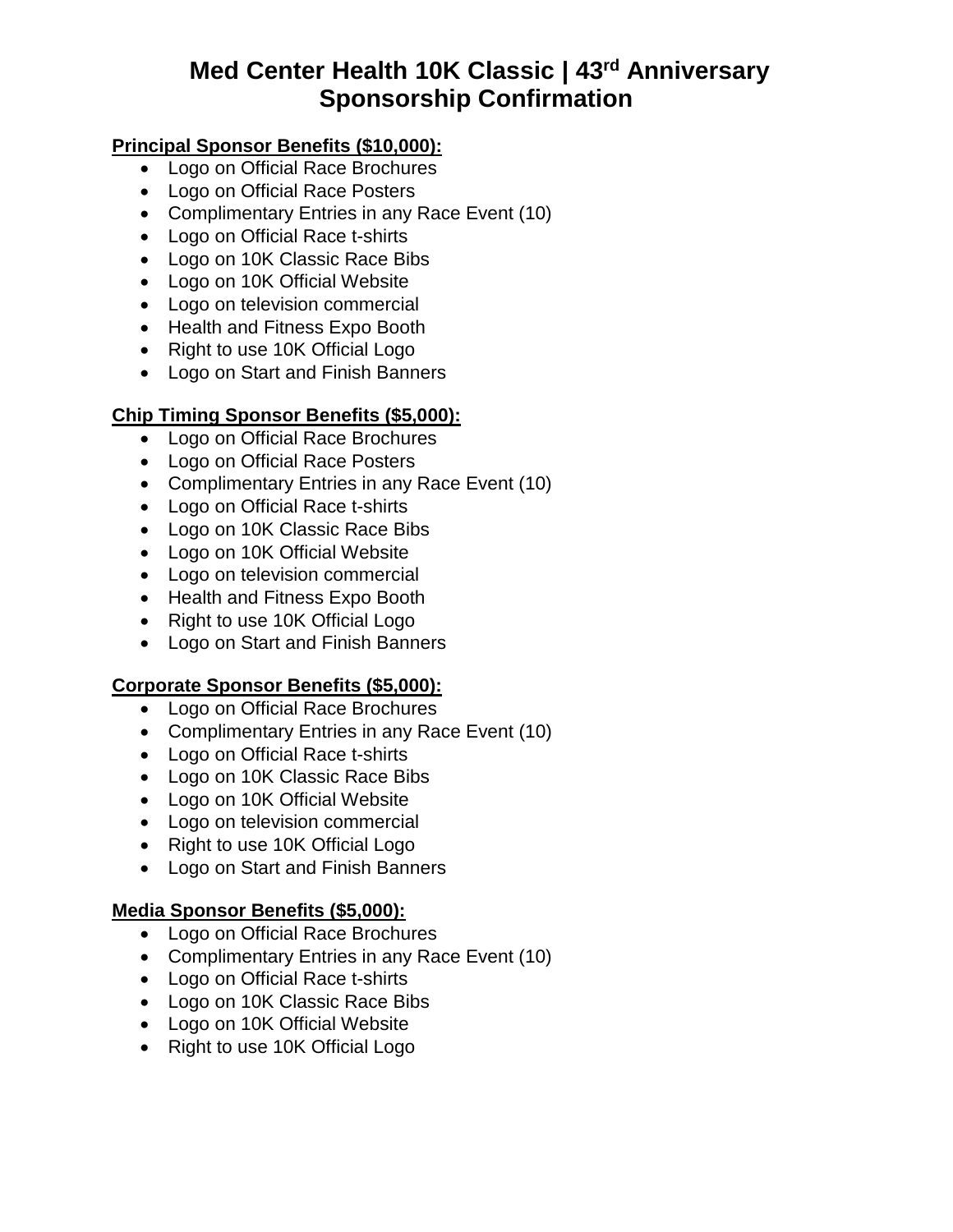### **Pasta Party Sponsor Benefits (\$3,500):**

- Exclusive pasta party sponsor title: The *(sponsor)* Pasta Party
- Logo on Official Race Brochures
- Complimentary Entries in any Race Event (5)
- Logo on Official Race t-shirts
- Logo on 10K Classic Race Bibs
- Logo on 10K Official Website
- Logo on television commercial
- Right to use 10K Official Logo
- Logo on Start and Finish Banners

#### **Supporting Sponsor Benefits (\$3,000):**

- Logo on Official Race Brochures
- Complimentary Entries in any Race Event (5)
- Logo on Official Race t-shirts
- Logo on 10K Classic Race Bibs
- Logo on 10K Official Website
- Right to use 10K Official Logo

#### **Children's Classic Division Sponsor Benefits (\$3,000):**

- Exclusive Children's Classic t-shirts with logo on back
- Exclusive signage on Children's Classic banner
- Logo on 10K Official Website
- Right to use 10K Official Children's Classic Logo

#### **Volunteer T-Shirt Sponsor Benefits (\$2,000):**

- Logo exclusively on Volunteer t-shirts
- Complimentary Entries in any Race Event (3)
- Logo on 10K Official Website
- Right to use 10K Official Logo

#### **Senior Grand Master's (60 +) (Sponsor Benefits (\$2,000):**

- Complimentary Entries in any Race Event (3)
- Logo on 10K Official Website
- Right to use 10K Official Logo

#### **Grand Master's (50 +) Sponsor Benefits (\$2,000):**

- Complimentary Entries in any Race Event (3)
- Logo on 10K Official Website
- Right to use 10K Official Logo

#### **Master's (40 +) Sponsor Benefits (\$2,000):**

- Complimentary Entries in any Race Event (3)
- Logo on 10K Official Website
- Right to use 10K Official Logo